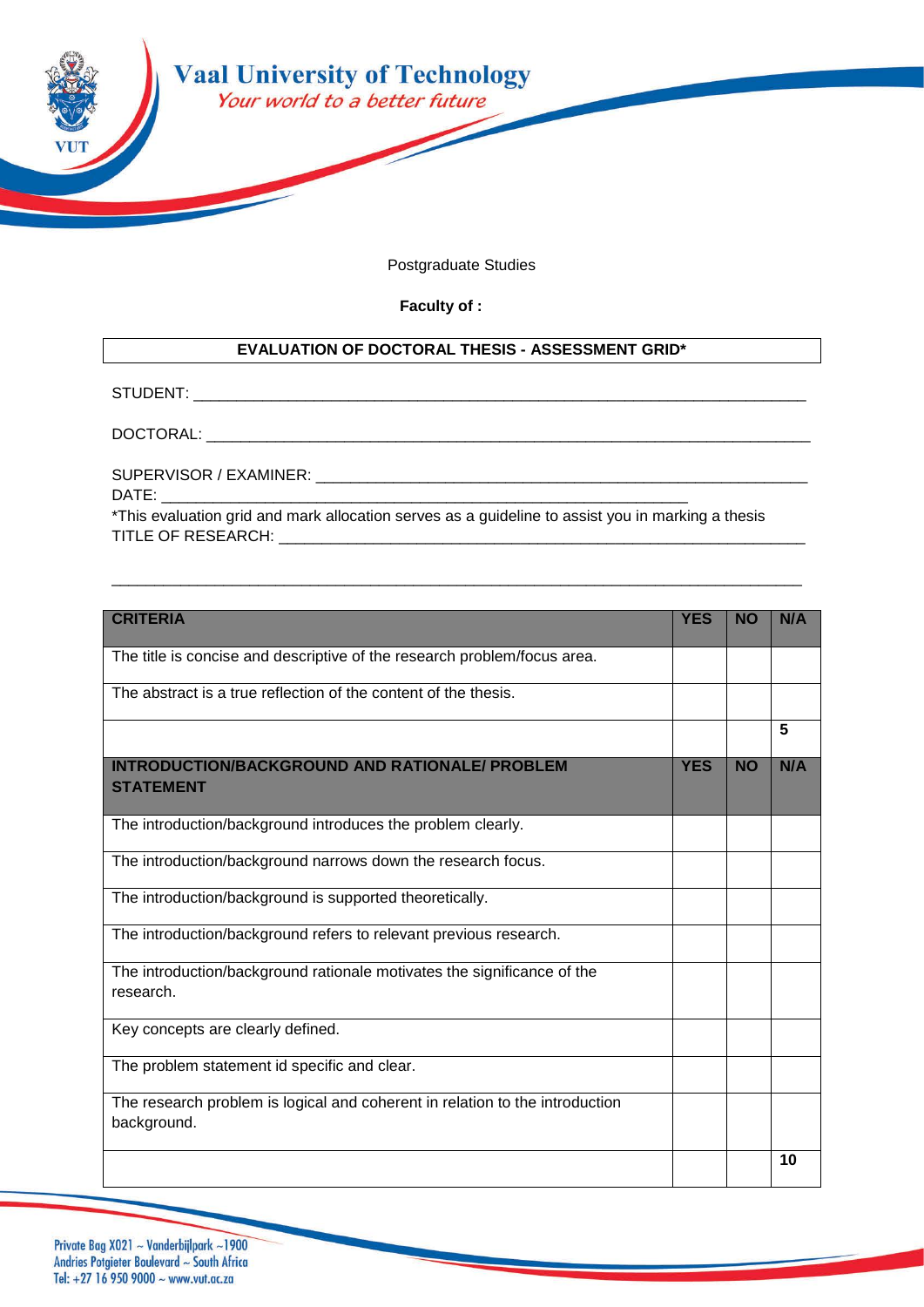| RESEARCH QUESTIONS, PURPOSE AND OBJECTIVES                                                                                            |            | <b>NO</b> | N/A |
|---------------------------------------------------------------------------------------------------------------------------------------|------------|-----------|-----|
| The research problem is integrated within existing theoretical/knowledge<br>framework.                                                |            |           |     |
| The research questions/purpose and objectives are logical and coherent in                                                             |            |           |     |
| relation to the research problem.                                                                                                     |            |           |     |
| The research questions/purpose and objectives are clear, concise and focused.                                                         |            |           |     |
| The research questions/purpose and objectives contain the variables, target<br>population and the context of the study.               |            |           |     |
| The hypotheses are measurable (in quantitative research)/the assumptions of<br>the researcher are described (or qualitative research) |            |           |     |
|                                                                                                                                       |            |           | 10  |
| <b>LITERATURE REVIEW</b>                                                                                                              | <b>YES</b> | <b>NO</b> | N/A |
| Literature review is logical and coherent to the research design/problem.                                                             |            |           |     |
| Literature review is appropriate for the level of study (doctoral).                                                                   |            |           |     |
| Literature review is critical and an unbiased interpretation of available theory.                                                     |            |           |     |
| Literature review reflects current credible sources.                                                                                  |            |           |     |
| The depth/scope of literature review is appropriate to the purpose.                                                                   |            |           |     |
| Literature review is logically organized and integrated within the research.                                                          |            |           |     |
|                                                                                                                                       |            |           | 20  |
| RESEARCH METHODOLOGY *Please take in account he applicability and<br>suitability to the relevant subject area                         | <b>YES</b> | <b>NO</b> | N/A |
| <b>Population and sampling</b>                                                                                                        |            |           |     |
| The population is described according to size and characteristics.                                                                    |            |           |     |
| The sampling method(s) is clearly described.                                                                                          |            |           |     |
| The sampling criteria are clearly described.                                                                                          |            |           |     |
| The sample size is described.                                                                                                         |            |           |     |
| The sample method/size is appropriate for the research design.                                                                        |            |           |     |
| The sample method/size is appropriate for the methods of data collection and<br>analysis.                                             |            |           |     |
| <b>Research Design</b>                                                                                                                |            |           |     |
| The research design is clearly design.                                                                                                |            |           |     |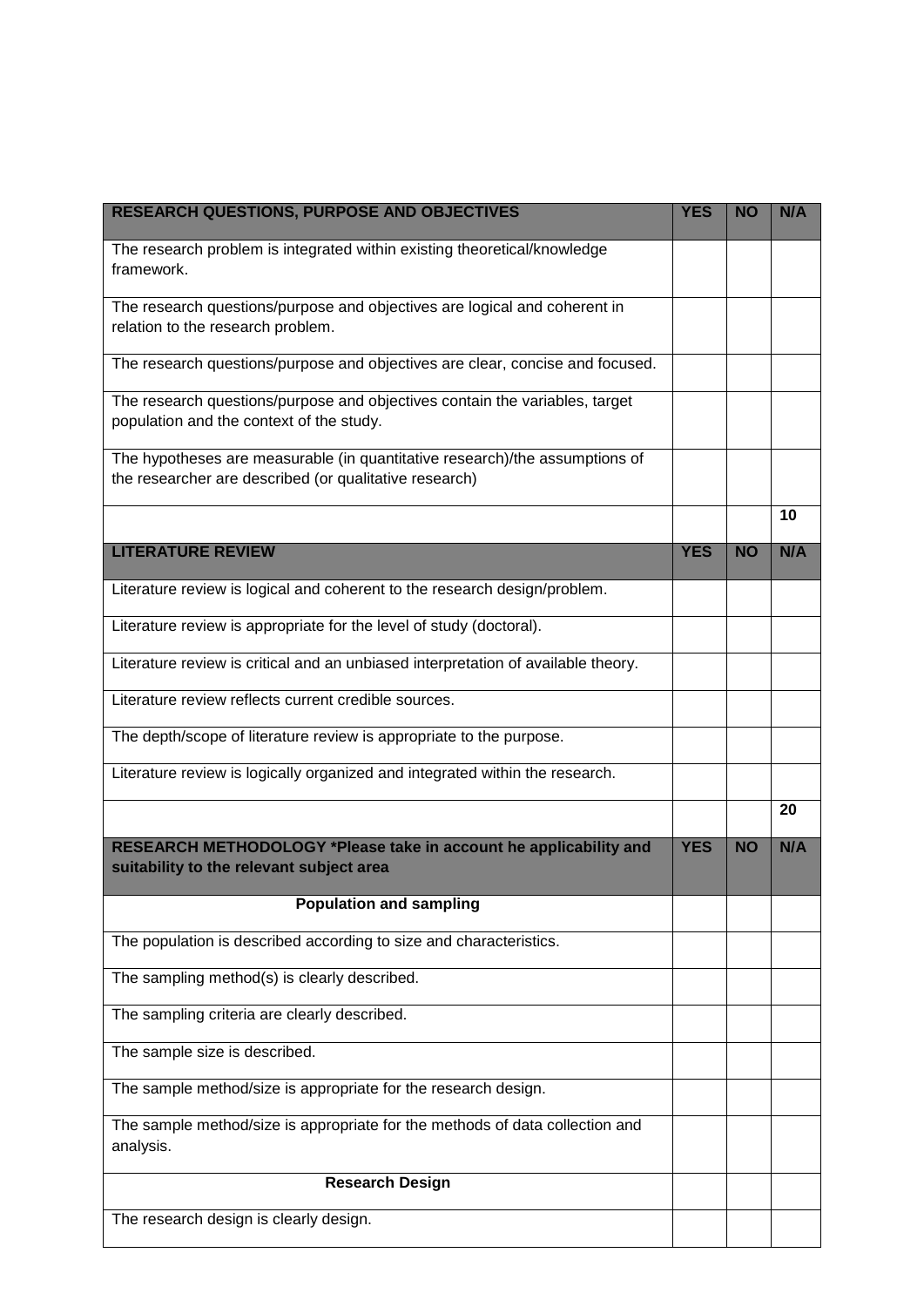| The research design is appropriate for the research problem.                                                           |            |           |     |
|------------------------------------------------------------------------------------------------------------------------|------------|-----------|-----|
| The acceptability of the research design is methodologically grounded and<br>justified.                                |            |           |     |
| <b>Data Collection</b>                                                                                                 |            |           |     |
| Method(s) of data collection/measuring instrument is clearly described.                                                |            |           |     |
| Method(s) of data collection/measuring instrument is appropriate to the research<br>design/problem/purpose.            |            |           |     |
| Method(s) of data collection/measuring instruments are supported by<br>methodological sources.                         |            |           |     |
| A pilot study was conducted.                                                                                           |            |           |     |
| <b>Validity and Reliability/Trustworthiness</b>                                                                        |            |           |     |
| Validity and reliability/trustworthiness is clearly described.                                                         |            |           |     |
| Validity and reliability/trustworthiness is appropriate for the research design.                                       |            |           |     |
| Validity and reliability/trustworthiness is described for the methods of data<br>collection/measuring instruments.     |            |           |     |
| <b>Data Analysis</b>                                                                                                   |            |           |     |
| Method(s) of data analysis is clearly described.                                                                       |            |           |     |
| Method(s) of data analysis is appropriate for the research design.                                                     |            |           |     |
| Method(s) of data analysis is appropriate for the methods of data collection.                                          |            |           |     |
| Method(s) of data analysis is appropriate for the population and sampling.                                             |            |           |     |
| Method(s) of data analysis is conducted according to acceptable procedures in<br>sciences.                             |            |           |     |
|                                                                                                                        |            |           | 20  |
| <b>RESULTS/FINDINGS, CONCLUSIONS AND RECOMMENDATIONS</b>                                                               | <b>YES</b> | <b>NO</b> | N/A |
| The results are clearly described.                                                                                     |            |           |     |
| The results are related to the research purpose/objectives/questions.                                                  |            |           |     |
| Demonstrates a clear ability to interpret results.                                                                     |            |           |     |
| Presentation of the data is relevant and economical.                                                                   |            |           |     |
| Displays scientific imagination with regard to the analysis of the results                                             |            |           |     |
| Demonstrates capability with regard to the systematic handling of each research<br>problem.                            |            |           |     |
| Research has contributed to solving the original problem and addressing the<br>research question/objective/hypothesis. |            |           |     |
| Displays mastery of the specific research techniques required at this level.                                           |            |           |     |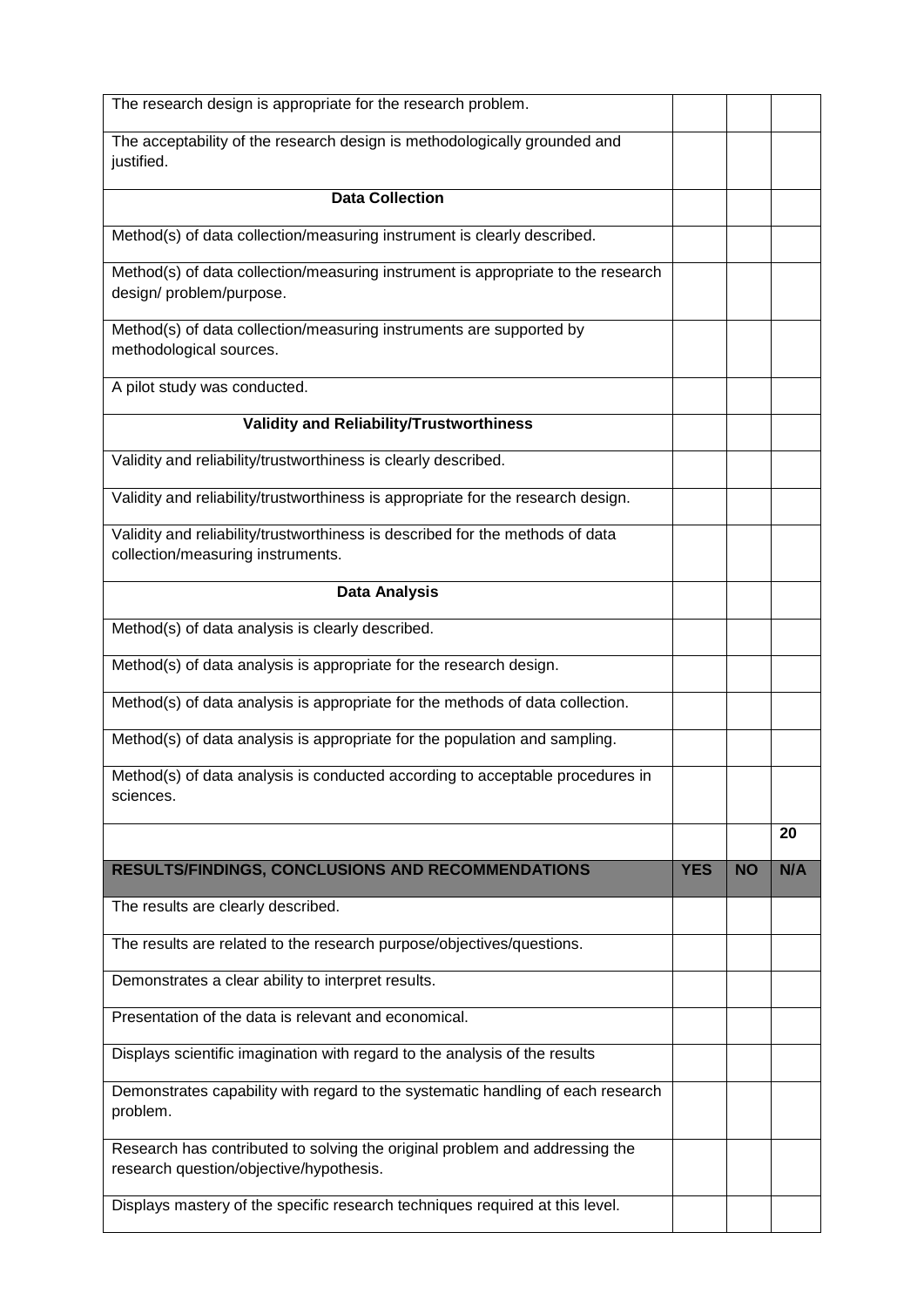| Conclusions/recommendations are supported by results.             |                         |           |     |
|-------------------------------------------------------------------|-------------------------|-----------|-----|
| Line of reasoning is evident.                                     |                         |           |     |
| Conclusions/recommendations are integrated within existing        |                         |           |     |
| theoretical/knowledge frameworks.                                 |                         |           |     |
| Limitations of the research are made.                             |                         |           |     |
| Recommendations for future research are made.                     |                         |           |     |
| Adherence to all ethical considerations as relevant to the study  |                         |           |     |
|                                                                   |                         |           | 30  |
| <b>GENERAL/TECHNICAL ASPECTS</b>                                  | <b>YES</b>              | <b>NO</b> | N/A |
| A consistent style of referencing technique/bibliography is used. |                         |           |     |
| Grammar and spelling are correct.                                 |                         |           |     |
| The layout and presentation are logical.                          |                         |           |     |
| Numbering format is consistent.                                   |                         |           |     |
| Writing style is gender-sensitive.                                |                         |           |     |
| Tables/diagrams/figures are clear and accurate.                   |                         |           |     |
| Tables/diagrams/figures supplement and economize the text.        |                         |           |     |
| The research adheres to principles of beneficence.                |                         |           |     |
| The research adheres to principles of informed consent.           |                         |           |     |
| The research adheres to principles of privacy/confidentiality.    |                         |           |     |
|                                                                   |                         |           | 5   |
|                                                                   | <b>GRAND TOTAL: 100</b> |           |     |

Please indicate one of the following:

| The dissertation is accepted with no corrections                                                                                                                                              |  |
|-----------------------------------------------------------------------------------------------------------------------------------------------------------------------------------------------|--|
| The dissertation is accepted with minor revision as suggested in the report made to the<br>satisfaction of the Supervisor and Head of Department                                              |  |
| The dissertation is referred to the candidate for extensive re-writes, as suggested in the<br>report and presented for re-examination upon declaration by the candidate and the<br>supervisor |  |
| That the dissertation be rejected and the candidate should fail                                                                                                                               |  |